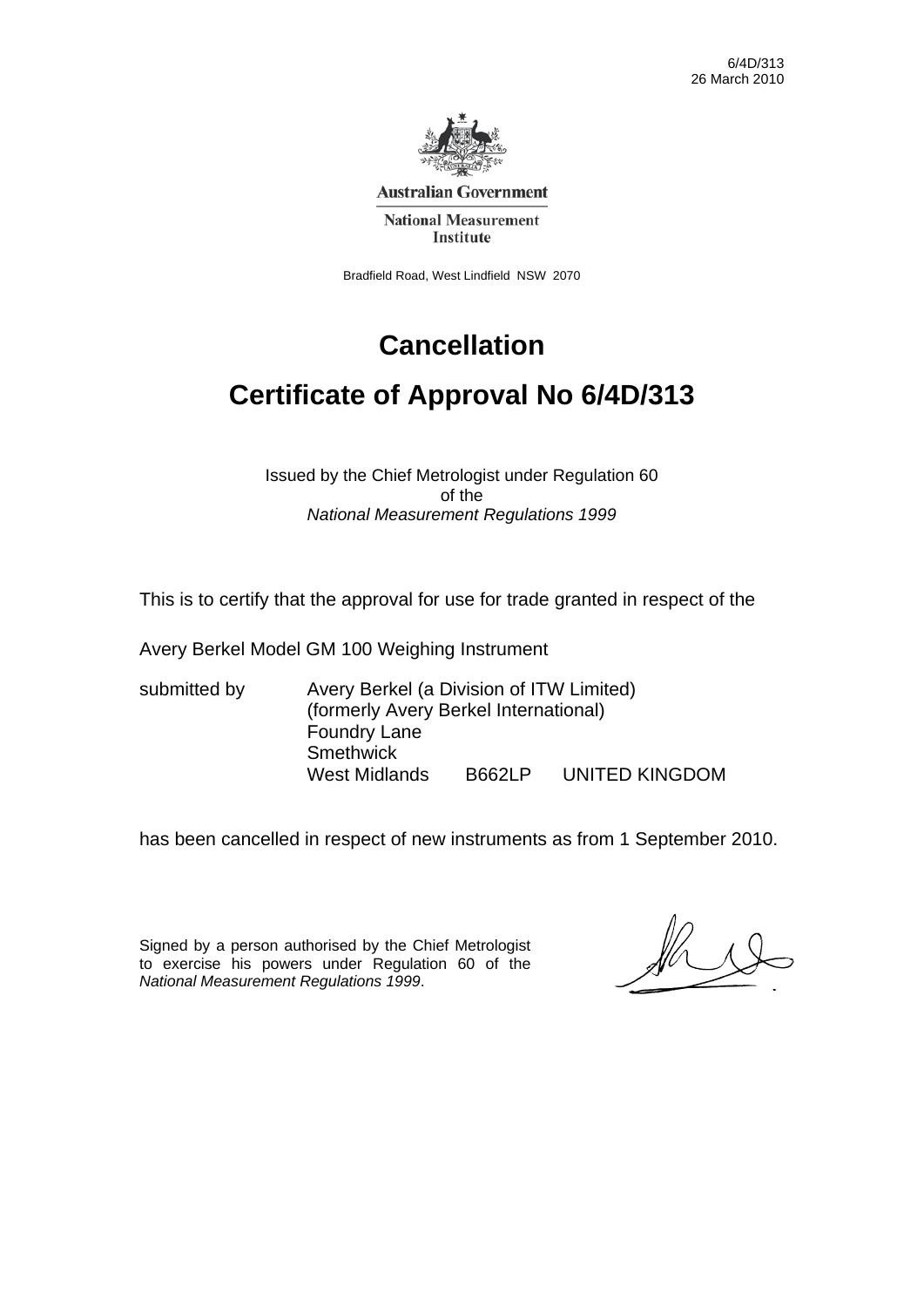



# **National Standards Commission**

12 Lyonpark Road, North Ryde NSW

# **Certificate of Approval**

# **No 6/4D/313**

## Issued under Regulation 60 of the National Measurement Regulations 1999

This is to certify that an approval for use for trade has been granted in respect of the

Avery Berkel Model GM 100 Weighing Instrument

submitted by Avery Berkel International Foundry Lane **Smethwick** West Midlands B66 2LP UK.

**NOTE:** This Certificate relates to the suitability of the pattern of the instrument for use for trade only in respect of its metrological characteristics. This Certificate does not constitute or imply any guarantee of compliance by the manufacturer or any other person with any requirements regarding safety.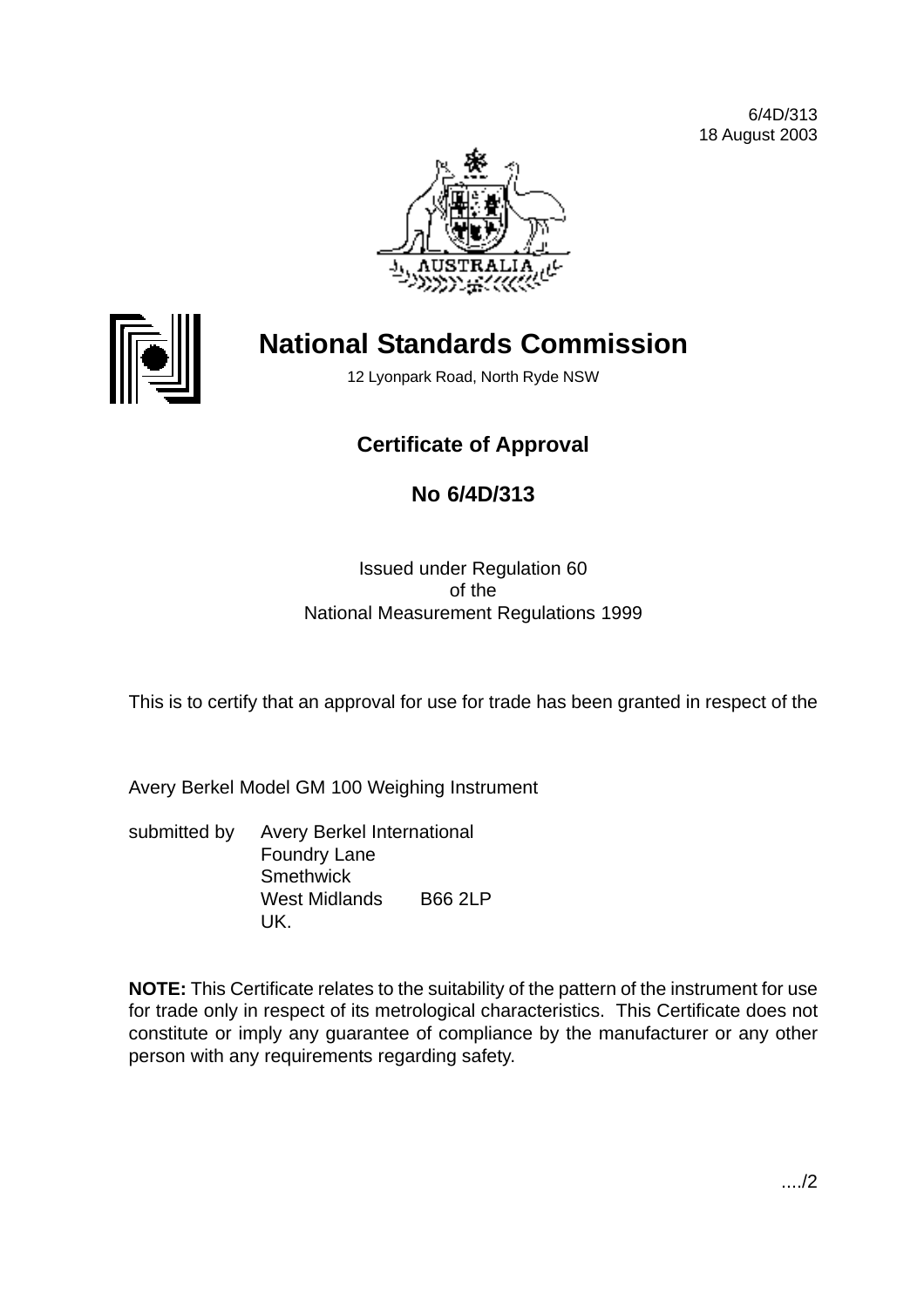#### Certificate of Approval No 6/4D/313 Page 2

# CONDITIONS OF APPROVAL

This approval becomes subject to review on 1 August 2008, and then every 5 years thereafter. Instruments purporting to comply with this approval shall be marked NSC No 6/4D/313 and only by persons authorised by the submittor.

It is the submittor's responsibility to ensure that all instruments marked with this approval number are constructed as described in the documentation lodged with the Commission and with the relevant Certificate of Approval and Technical Schedule. Failure to comply with this Condition may attract penalties under Section 19B of the National Measurement Act and may result in cancellation or withdrawal of the approval, in accordance with the Commission's Document NSC P 106.

The Commission reserves the right to examine any instrument or component of an instrument purporting to comply with this approval.

Auxiliary devices used with this instrument shall comply with the requirements of General Supplementary Certificate No S1/0/A.

## **Special Condition of Approval:**

Certain aspects of this instrument (in particular label and ticket formats) are able to be configured by the user. Whilst the Commission believes that acceptable label and ticket formats can be achieved for typical basic sales modes, it is also possible for the instrument to be configured to produce unacceptable formats, and use of some formats may be inappropriate for different sales modes. It is the responsibility of the user to ensure that acceptable and appropriate formats are used in any particular situation.

# DESCRIPTIVE ADVICE

**Pattern:** approved 2 July 2003

• An Avery Berkel model GM 100 single interval self-indicating price-computing weighing instrument with a maximum capacity of 6 kg.

# **Variants:** approved 2 July 2003

- 1. With certain other maximum capacities.
- 2. As multi-interval instruments of certain capacities.
- 3. Model GM 200 with column-mounted customer display.
- 4. Model GM 300 with column-mounted self-service keyboard.
- 5. Model GM 400 with column-mounted displays and vendor keyboard.

Technical Schedule No 6/4D/313 describes the pattern and variants 1 to 5.

# FILING ADVICE

The documentation for this approval comprises:

Certificate of Approval No 6/4D/313 dated 18 August 2003 Technical Schedule No 6/4D/313 dated 18 August 2003 (incl. Test Procedure) Figures 1 to 6 dated 18 August 2003

Signed by a person authorised under Regulation 60 of the National Measurement Regulations 1999 to exercise the powers and functions of the Commission under this Regulation.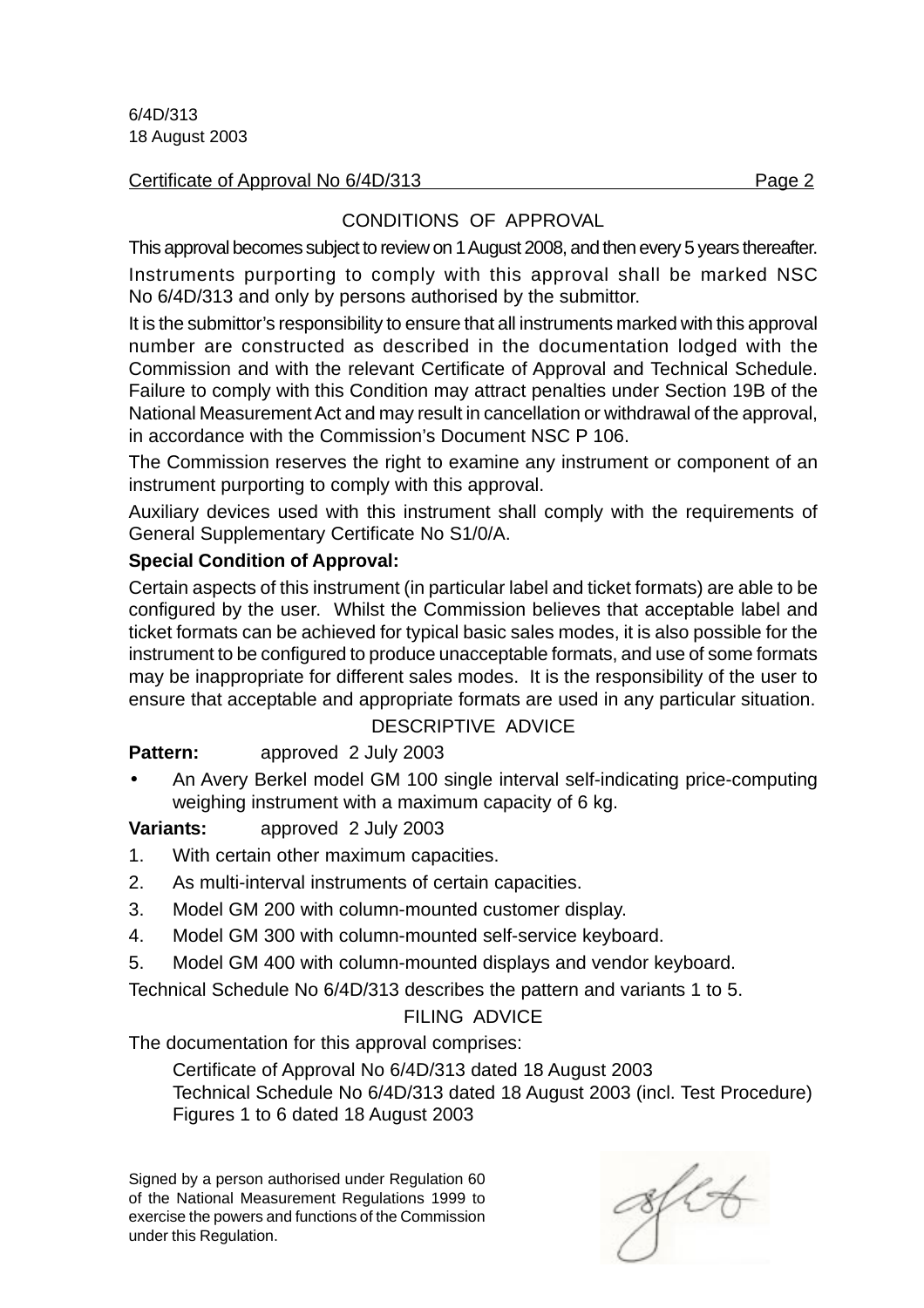## TECHNICAL SCHEDULE No 6/4D/313

**Pattern:** Avery Berkel Model GM 100 Weighing Instrument

**Submittor:** Avery Berkel International Foundry Lane **Smethwick** West Midlands B66 2LP UK

#### **1. Description of Pattern**

An Avery Berkel model GM 100 single interval self-indicating price-computing weighing instrument (Figures 1 and 3) of maximum capacity of 6 kg with a verification scale interval of 0.001 kg.

Instruments have unit price to \$9999.99/kg, price to \$99999.99, a product look up (PLU) facility, and may be fitted with output sockets for the connection of peripheral and/or auxiliary devices.

Instruments are fitted with a double-sided alphanumeric display and an integral printer. Instruments can print tickets or (in pre-pack mode) labels to be attached to prepackaged articles.

Note: Refer to the Special Condition of Approval.

#### **1.1 Zero**

Zero is automatically corrected to within  $\pm 0.25e$  whenever power is applied and whenever the instrument comes to rest within 0.5e of zero.

The initial zero-setting device has a nominal range of not more than 20% of the maximum capacity of the instrument.

The instrument has a semi-automatic zero-setting device with a nominal range of not more than 4% of the maximum capacity of the instrument.

The instrument has an automatic zero-setting device with a nominal range of not more than 4% of the maximum capacity of the instrument.

#### **1.2 Tare**

A semi-automatic and/or non-automatic keyboard-entered pre-set subtractive tare device, each of up to the maximum capacity of the instrument may be fitted.

Pre-set tare values may be associated with product look up (PLU) items.

#### **1.3 Levelling**

The instrument is provided with adjustable feet and adjacent to the level indicator is a notice advising that the instrument must be level when in use.

#### **1.4 Display Check**

A display check is initiated whenever power is applied or the TEST button is pressed.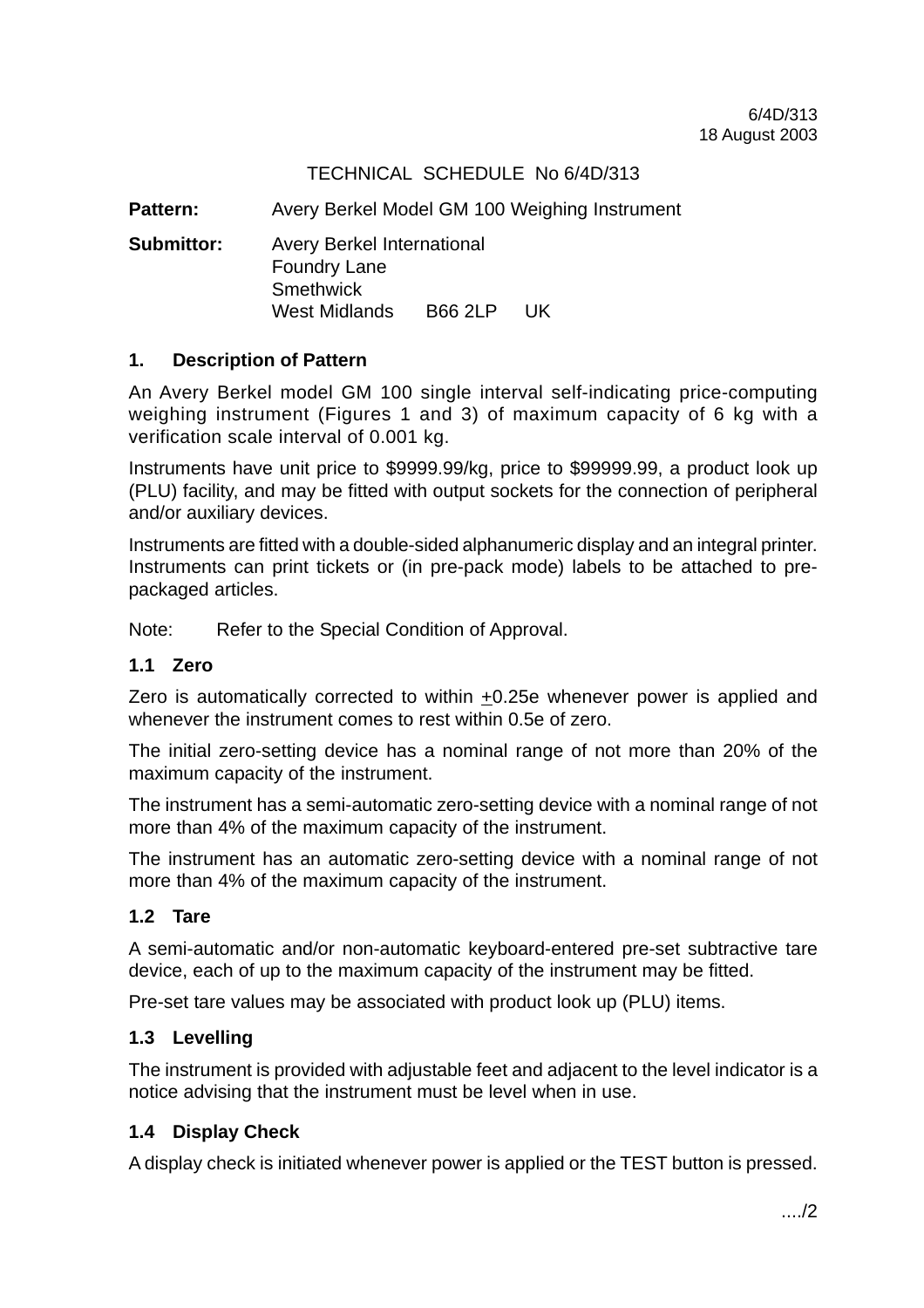#### Technical Schedule No 6/4D/313 **Page 2** Page 2

## **1.5 Networking**

A number of instruments may be connected in a network to share common PLU data, and to accumulate and retrieve management information.

In addition, the network may be interfaced with a computer for the collection of management data, or the downloading of PLU data.

Note: The weighing and price-computing functions of each weighing instrument in the network are independent, and the removal, repair or replacement of a particular weighing instrument does not necessitate reverification of any other weighing instrument in the network.

## **1.6 Verification/Certification Provision**

Provision is made for the application of a verification/certification mark.

#### **1.7 Sealing Provision**

Provision is made for the calibration adjustments to be sealed by means of a destructible label placed over the calibration adjustment access hole located on the underside of the instrument, as shown in Figure 2.

#### **1.8 Descripive Markings**

Instruments carry the following markings:

| Manufacturer's mark, or name written in full |                        |
|----------------------------------------------|------------------------|
| Name or mark of manufacturer's agent         |                        |
| Indication of accuracy class                 | 3HD                    |
| Pattern approval mark for the instrument     | NSC No 6/4D/313        |
| Maximum capacity                             | <i>Max</i> g or kg $*$ |
| Minimum capacity                             | $Min$ g or kg $*$      |
| Verification scale interval                  | $e =$ g or kg *        |
| Maximum tare capacity, if different from Max | $T = -$ g or kg        |
| Serial number of the instrument              |                        |
|                                              |                        |

\* These markings shall also be shown near the display of the result if they are not already located there.

## **2. Description of Variants**

## **2.1 Variant 1**

As single interval instruments of certain other capacities as listed below:

- of 12 kg maximum capacity with a verification scale interval of 0.002 kg. The maximum tare capacity is 9.998 kg; and
- of 15 kg maximum capacity with a verification scale interval of 0.005 kg. The maximum tare capacity is 9.995 kg.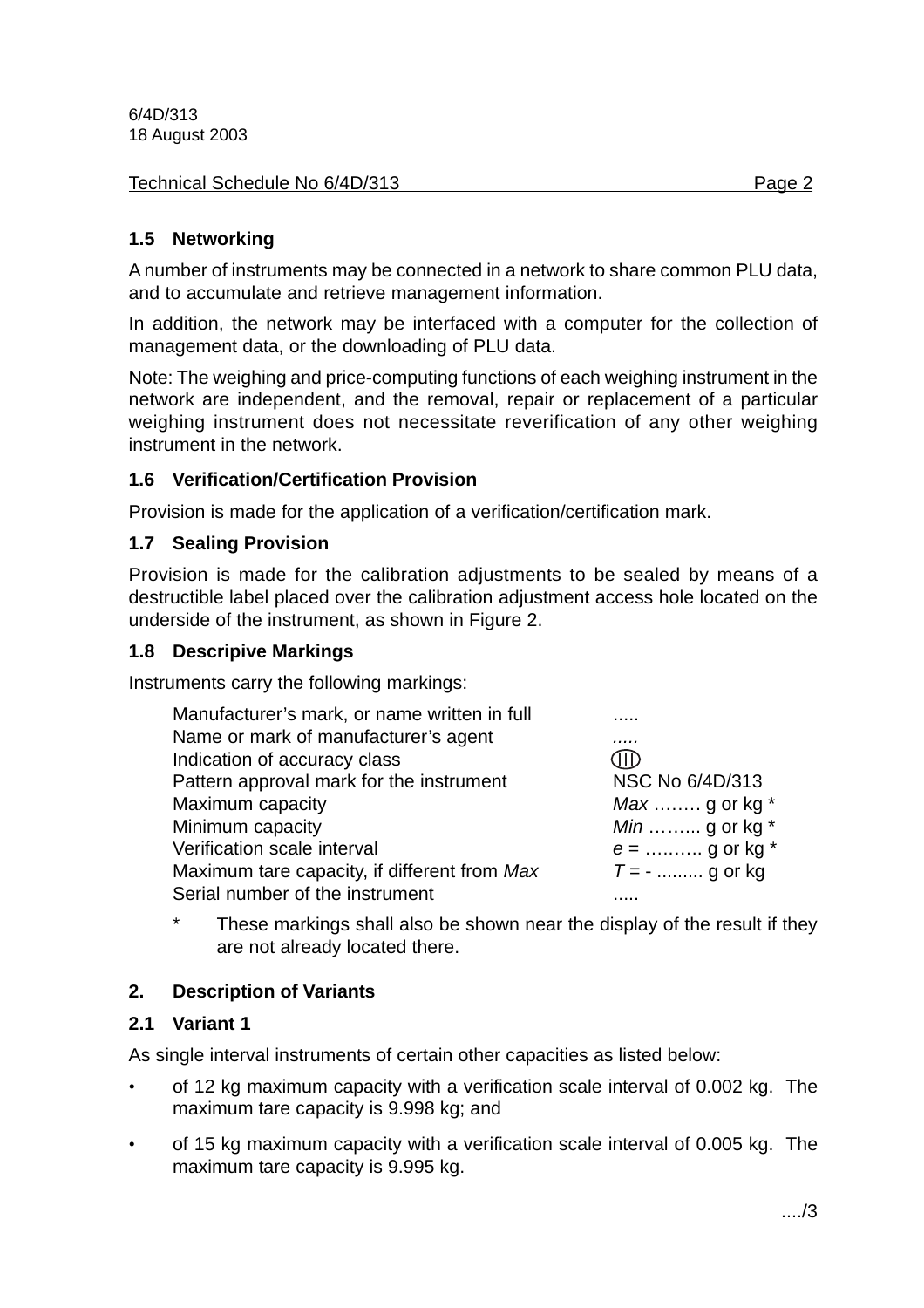## **2.2 Variant 2**

As multi-interval instruments of certain other capacities as listed below:

with a verification scale interval (e,) of 0.001 kg up to 3 kg and with a verification scale interval (e<sub>2</sub>) of 0.002 kg from 3 kg up to the maximum capacity of 6 kg.

The maximum semi-automatic and pre-set tare capacities are 1 kg; and

with a verification scale interval (e,) of 0.002 kg up to 6 kg and with a verification scale interval (e<sub>2</sub>) of 0.005 kg from 6 kg up to the maximum capacity of 15 kg.

The maximum semi-automatic and pre-set tare capacities are 2 kg.

Instruments are marked with the 'Maximum capacity' and with the 'Verification scale interval' for both interval ranges (Figure 3), in addition to the other data specified in clause **1.8 Markings**.

#### **2.3 Variant 3**

The model GM 200 which is similar to the GM 100 but which has the customers' display mounted on a column (Figure 4).

## **2.4 Variant 4**

The model GM 300 which has a self-service keyboard mounted on a column (Figure 5).

#### **2.5 Variant 5**

The model GM 400 which is similar to the GM 200 but which has both the customers' and vendors' displays mounted on a column, and which has provision for additional keyboard keys (Figure 6).

## TEST PROCEDURE

Instruments should be tested in accordance with any relevant tests specified in the Uniform Test Procedures.

#### **Maximum Permissible Errors at Verification/Certification**

The maximum permissible errors for increasing and decreasing loads on initial verification/certification for loads, m, expressed in verification scale intervals, e, are:

 $\pm 0.5$  e for loads  $0 \le m \le 500$ ;  $±1.0$  e for loads  $500 < m \le 2000$ ; and  $±1.5$  e for loads 2 000 < m  $\leq$  10 000.

For multi-interval instruments with verification scale intervals of  $e_1, e_2, \ldots$ , apply  $e_1$  for zero adjustment, and for maximum permissible errors apply  $\bm{e}_{_{1}},$   $\bm{e}_{_{2}},$  …, as applicable for the load.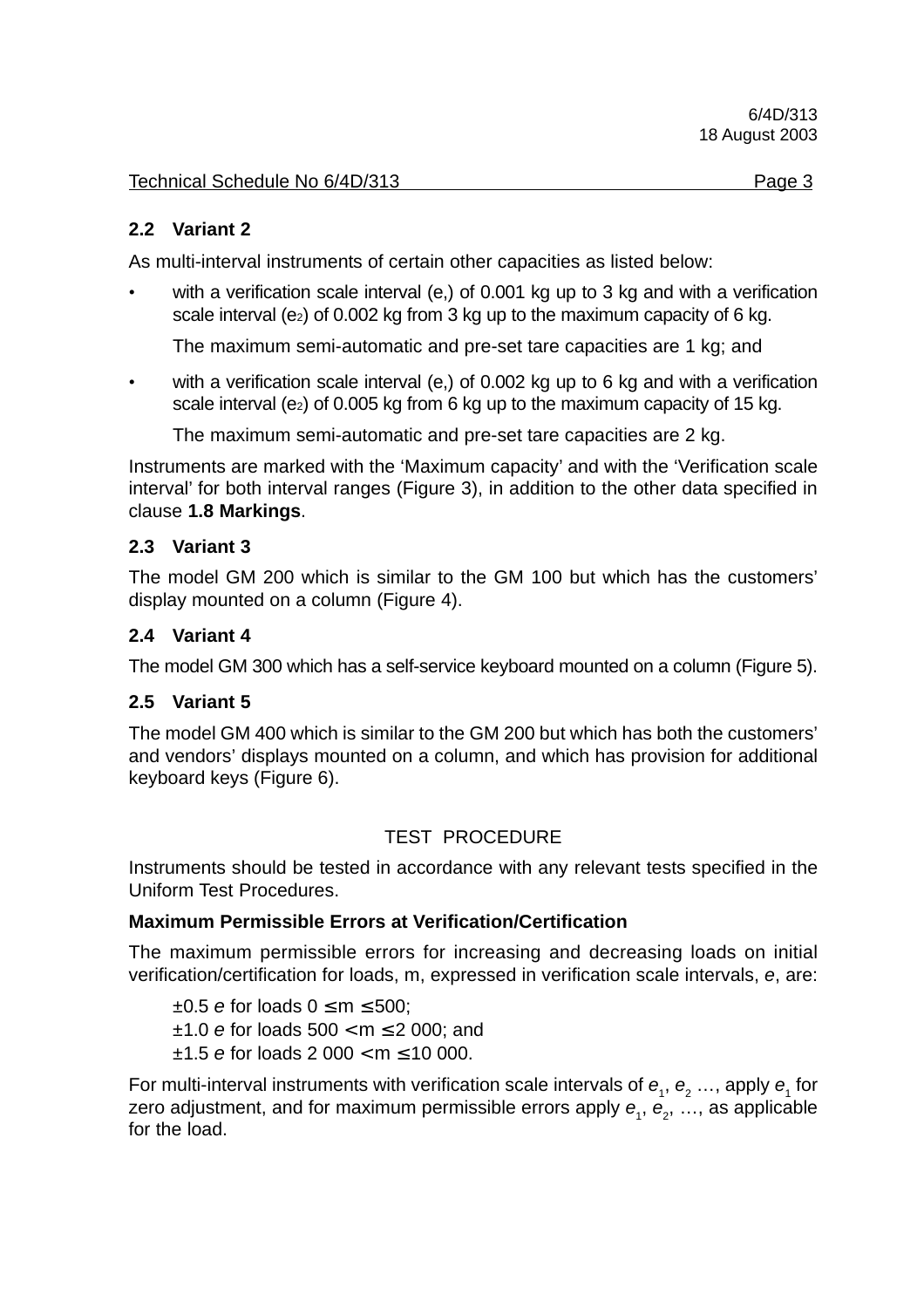# FIGURE 6/4D/313 – 1



Avery Berkel Model GM 100 Weighing Instrument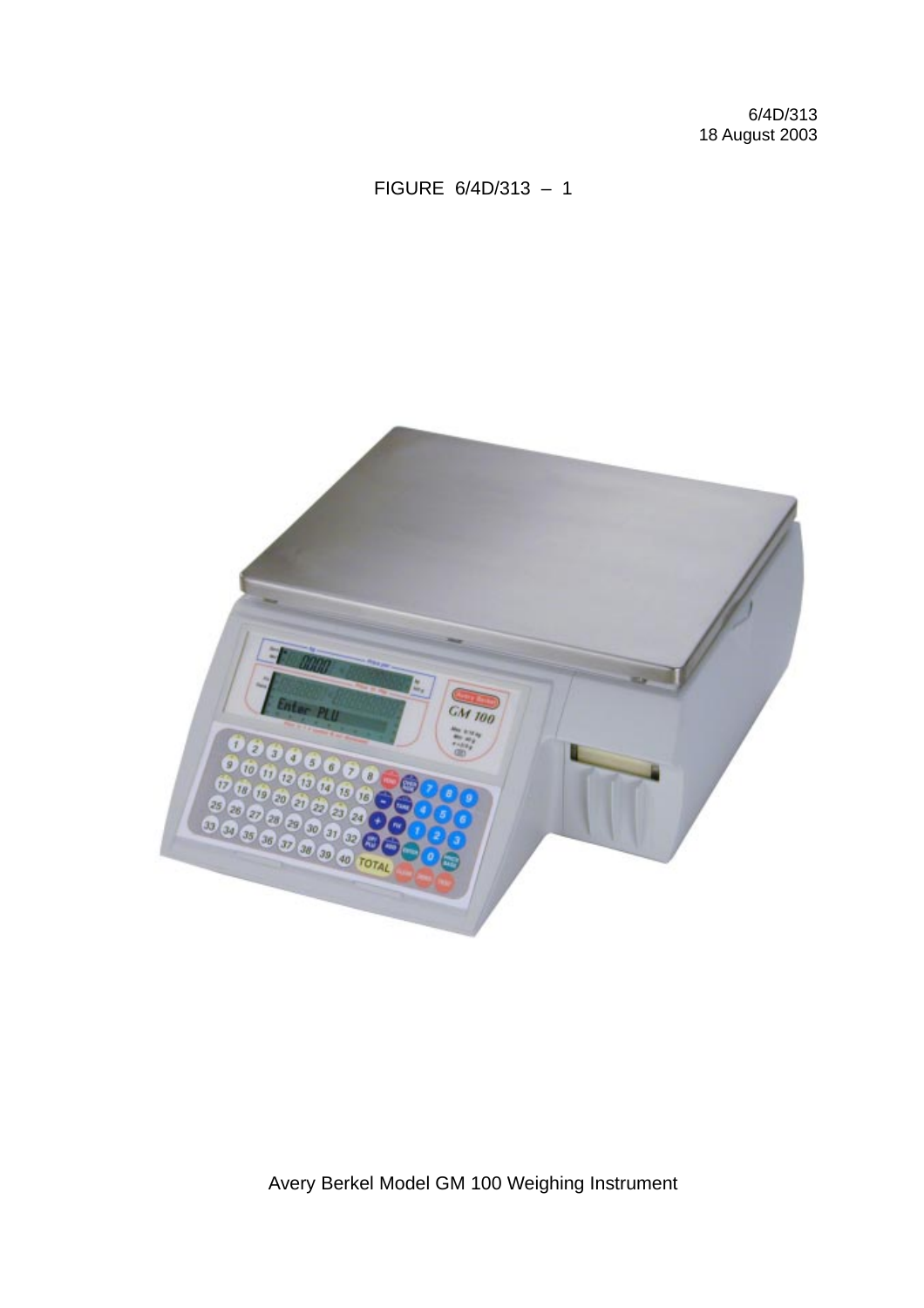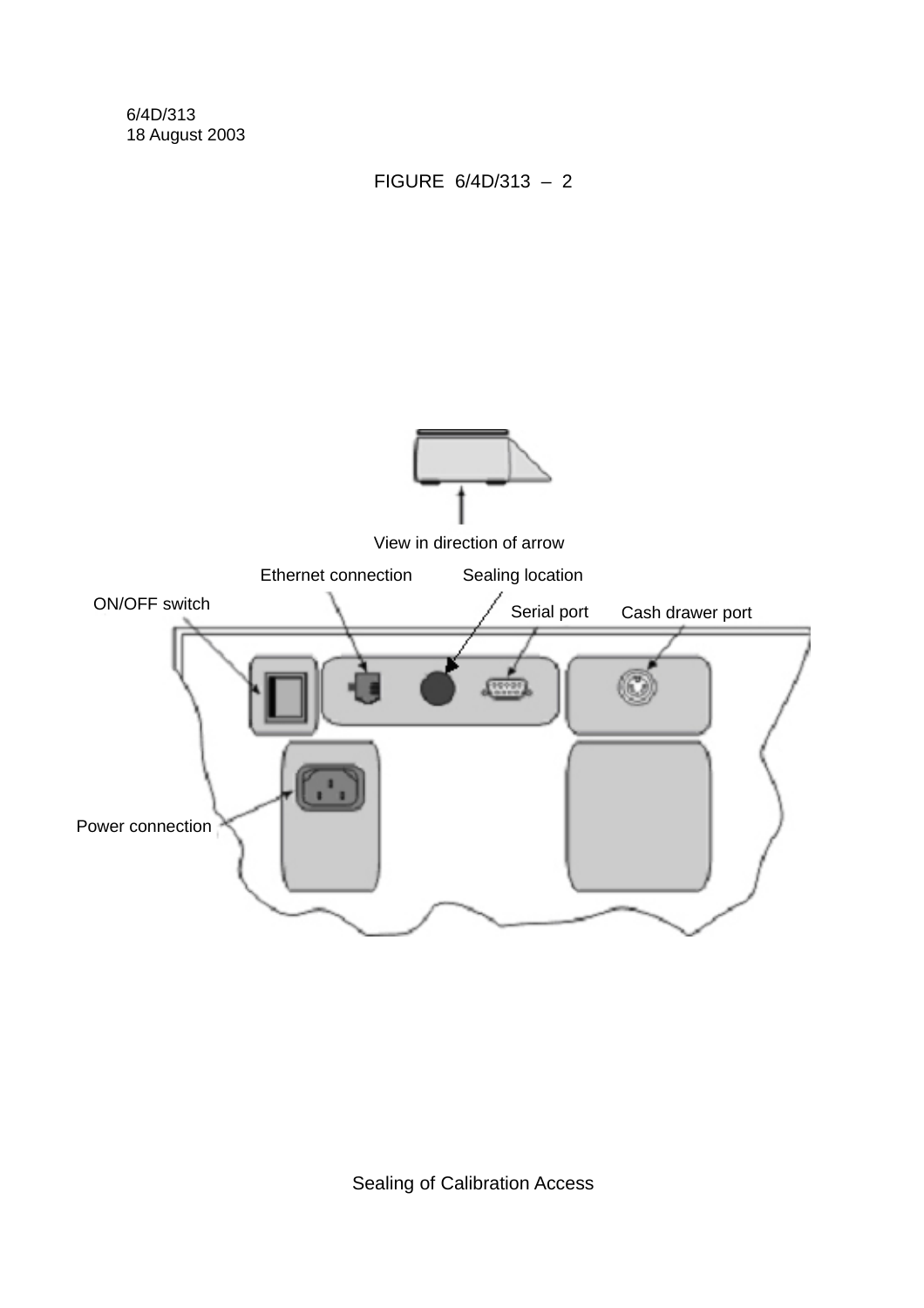FIGURE 6/4D/313 – 3



Typical Facia Overlay – In this case, for a model GM 100 multi-interval instrument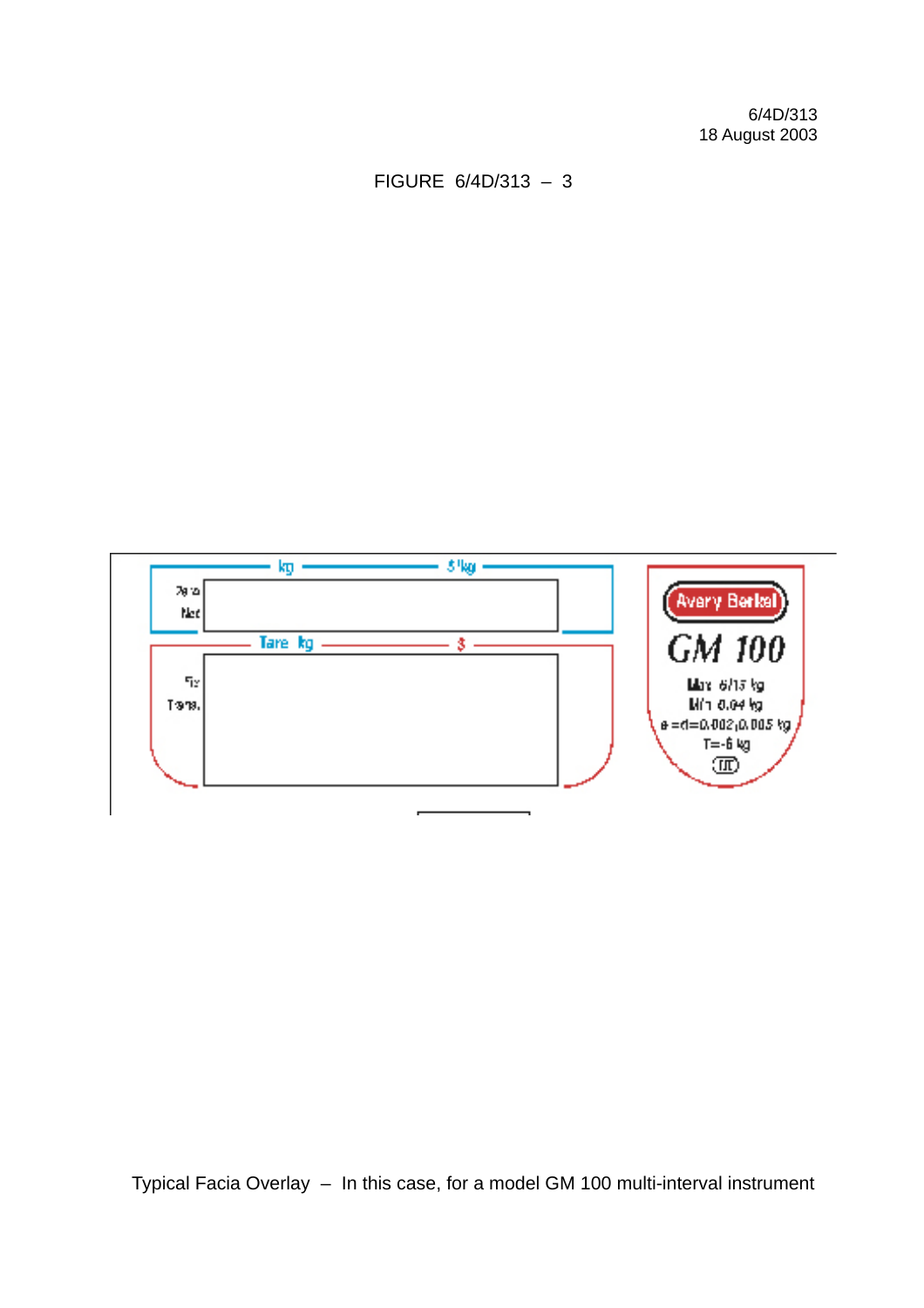# FIGURE 6/4D/313 – 4



Avery Berkel Model GM 200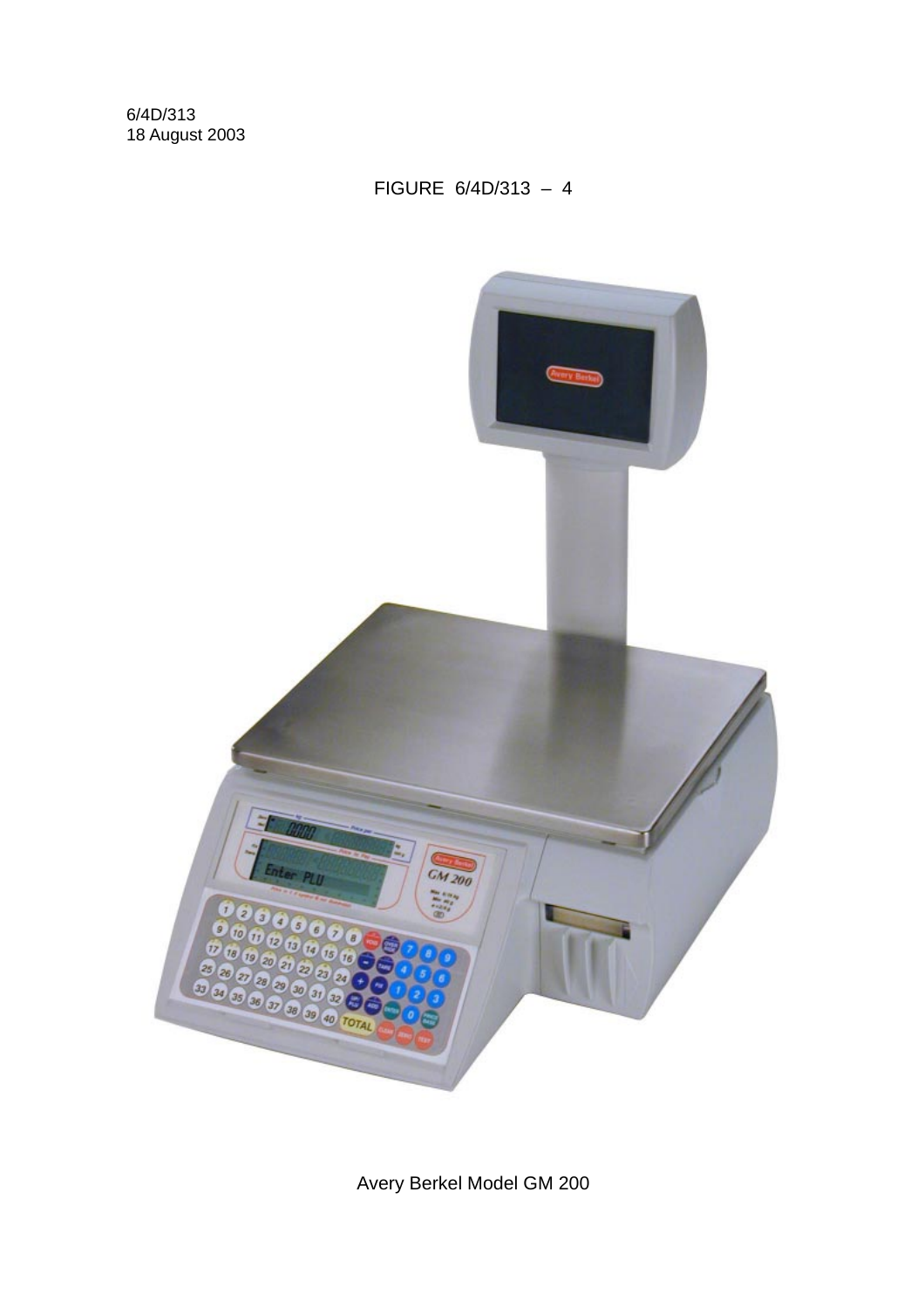# FIGURE 6/4D/313 – 5



Avery Berkel Model GM 300